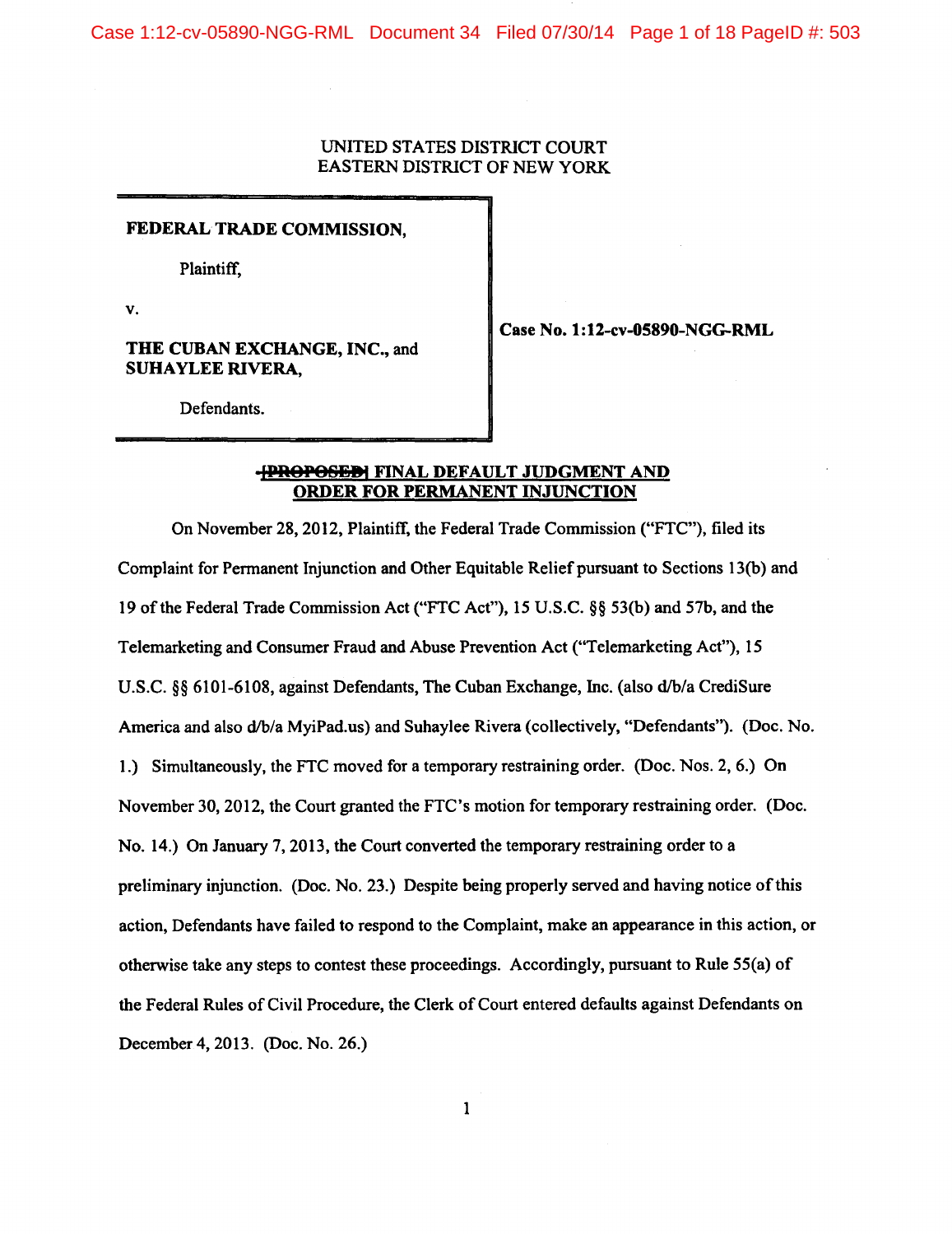The FTC has moved this Court for entry of a default judgment on all counts of the

Complaint against Defendants pursuant to Rule 55(b)(2) of the Federal Rules of Civil Procedure. (Doc. No.<sup>27</sup>) Upon consideration of the FTC's Motion for Entry of Default Judgment and the Memorandum in support, the Court hereby GRANTS the FTC's motion.

IT IS THEREFORE ORDERED, ADJUDGED, and DECREED AS FOLLOWS:

#### I. FINDINGS

The Court, having considered the Complaint and all motions, declarations, exhibits, and memoranda of points and authorities filed in this action, finds that:

- A. The Court has jurisdiction over the subject matter of this case and the parties.
- B. Venue in this district is proper under 15 U.S.C. § 53(b) and 28 U.S.C. §§ l39l(b) and (c).
- C. Defendants' activities as alleged in the Complaint are "in or affecting commerce" as "commerce" is defined in Section 4 of the FTC Act, 15 U.S.C. §44.
- D. The FTC's Complaint states a claim upon which relief may be granted under Sections *5*  and  $13(b)$  of the FTC Act,  $15$  U.S.C  $\S$ § 45, 53(b).
- E. Defendants have been properly served with the Summons and Complaint, as required by Rule 4 of the Federal Rules of Civil Procedure and as evidenced by the Proofs of Service filed with this Court. (Doc. Nos. 12-13.) Further, the Court fmds that the FTC has provided reasonable notice to Defendants of the pendency of these proceedings, as described in affidavits filed by the FTC's counsel in this action. (Doc. Nos. 10, 11, 15, 19, 24, & 25.)
- F. Despite proper service and prior notice, Defendants have failed to file a responsive pleading in response to the Complaint or to otherwise defend this action.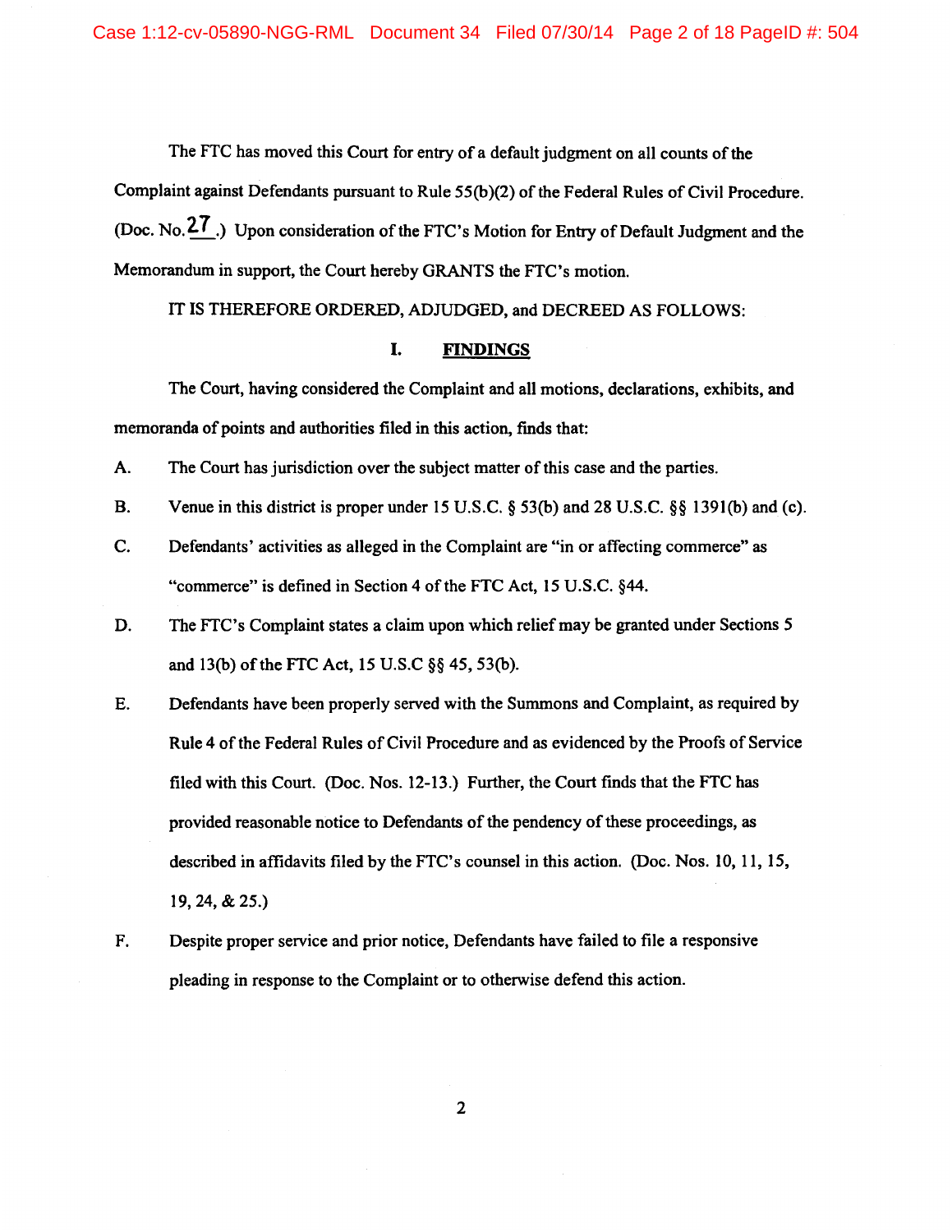- G. The Clerk of Court properly entered defaults against Defendants on December 4, 2013. (Doc. No. 26.)
- H. The Court finds that, due to Defendants' default, the FTC is now entitled to a default judgment against Defendants pursuant to Rule 55(b)(2) of the Federal Rules of Civil Procedure.
- I. Because of Defendants' default, all factual allegations in the Complaint, except those relating to damages, are deemed admitted and taken as true. *Au Bon Pain Corp. v. Artect, Inc.,* 653 F.2d 61, *65* (2d Cir. 1981).
- J. As to Count One of the Complaint, the Court finds that, Defendants, in connection with the advertising, marketing, promotion, offering for sale, or sale of FTC refund services, have represented, directly or indirectly, expressly or by implication, that: (1) Defendants were affiliated with or endorsed by the FTC; (2) Defendants could obtain refunds/redress from the FTC on behalf of consumers; (3) Defendants could reduce FTC refund/redress wait times to *5* to 7 business days from 8 to 10 weeks; (3) Defendants knew whether a consumer was entitled to a refund or redress from the FTC; and (4) Defendants assisted more than 13,000 clients in receiving refunds/redress from the FTC.
- K. The Court finds that the above representations are false and misleading. Defendants have never been affiliated with or endorsed by the FTC, could not obtain refunds/redress from the FTC on behalf of consumers, could not reduce FTC refund/redress wait times, and have not assisted more than 13,000 clients in receiving refunds from the FTC.
- L. The Court finds that Defendants' misrepresentations were material to consumers determining whether to purchase Defendants' FTC refund services and, therefore,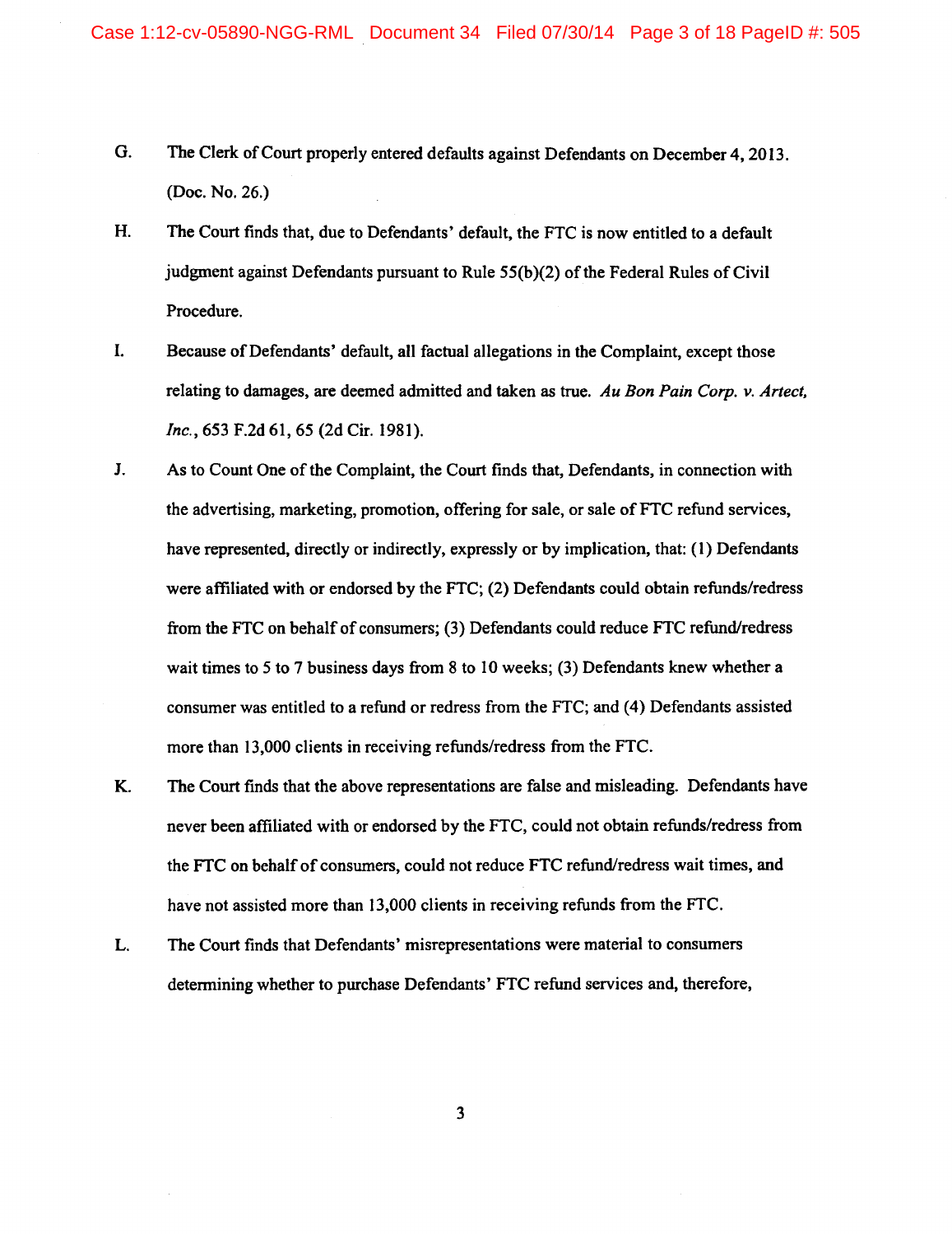constitute deceptive acts and practices in violation of Section  $5(a)$  of the FTC Act, 15 U.S.C. § 45(a).

- M. Defendants, therefore, are liable under Section 5(a) of the FTC Act, 15 U.S.C. § 45(a), for these deceptive acts or practices.
- N. As to Count Two of the Complaint, the Court finds that, in connection with the telemarketing of goods and services, Defendants have misrepresented, directly or by implication, their affiliation with, or endorsement or sponsorship by, the FTC -- a government entity – in violation of Section  $310.3(a)(2)(vii)$  of the TSR, 16 C.F.R. § 310.3(a)(2)(vii).
- 0. As to Count Three of Complaint, the Court fmds that Defendants, in connection with the telemarketing of goods and services, have misrepresented, directly or by implication, material aspects of the performance, efficacy, nature, or central characteristics of such goods and services, including that: ( 1) Defendants could obtain refunds/redress from the FTC on behalf of consumers; (2) Defendants could reduce FTC refund/redress wait times to 5 to 7 business days from 8 to 10 weeks; (3) Defendants knew whether a consumer was entitled to a refund or redress from the FTC; and (4) Defendants have assisted more than 13,000 clients in receiving refunds/redress from the FTC.
- P. The Court finds that Defendants' misrepresentations described above constitute deceptive telemarketing acts or practices that violate the Section  $301.3(a)(2)(iii)$  of the TSR, 16 C.F.R. § 310.3(a)(2)(iii).
- Q. As to Count Four of the Complaint, the Court finds that Defendants, in the course of telemarketing goods and services, have initiated, or caused a telemarketer to initiate, an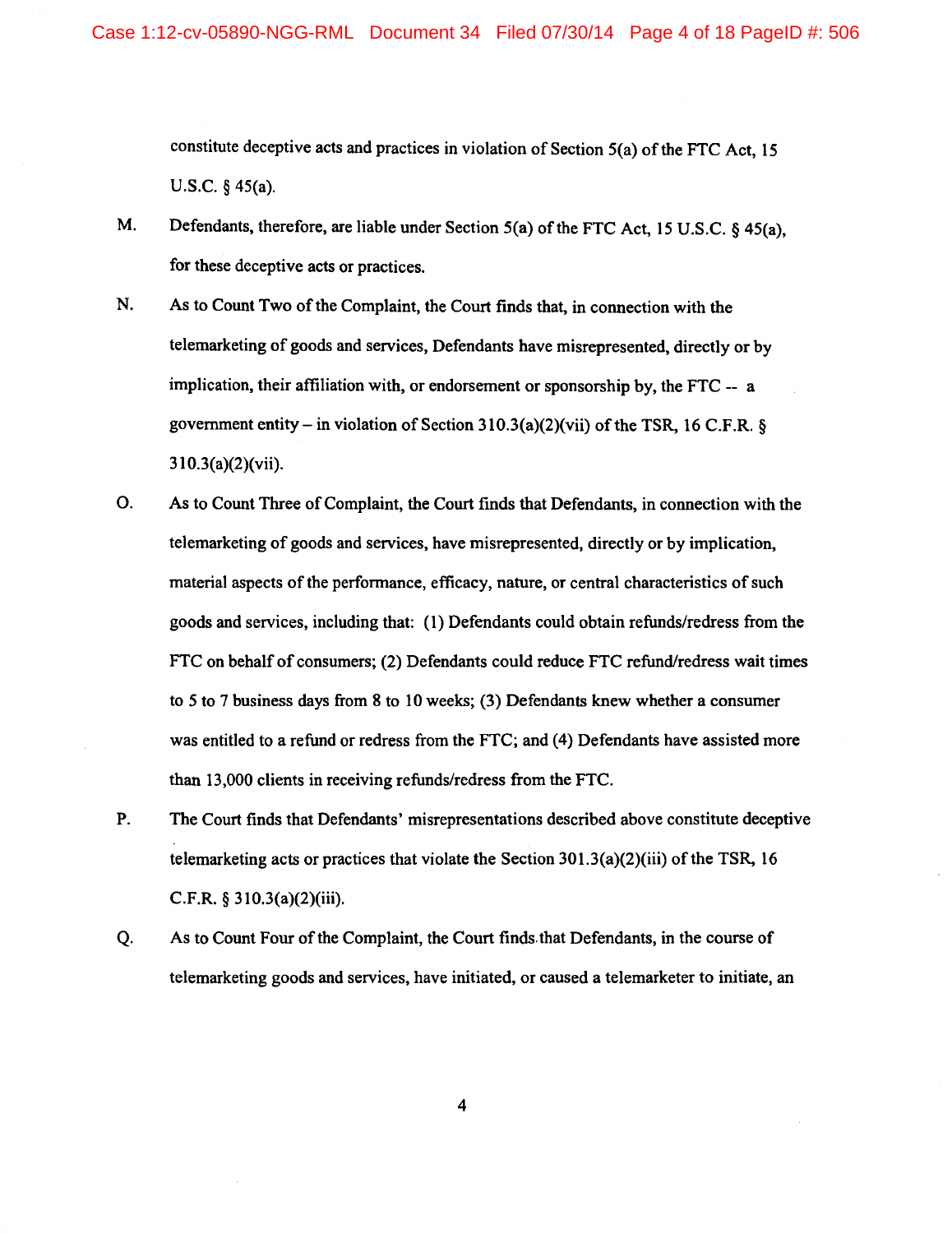outbound telephone call to telephone numbers on the National Do Not Call Registry in violation of Section 310.4(b)(1)(iii)(B) of the TSR, 16 C.F.R.  $\S$  310.4(b)(1)(iii)(B).

- R. As to Count Five of the Complaint, the Court finds that Defendants, in the course of telemarketing goods and services, have failed to transmit, or have caused telemarketers to fail to transmit, the telephone number and name of the telemarketer or of Defendants to any caller identification service in use by a recipient of a telemarketing call, in violation of Section 310.4(a)(8) of the TSR, 16 C.F.R. § 310.4(a)(8).
- S. As to Count Six of the Complaint, the Court finds that Defendants, in the course of telemarketing goods and services, have made, or caused others to make, outbound telephone calls that delivered prerecorded messages to induce the purchase of goods or services in violation of Section  $310.4(b)(1)(v)$  of the TSR, 16 C.F.R. § 310.4(b)(1)(v).
- T. As to Count Seven of the Complaint, the Court finds that Defendants, in the course of telemarketing goods and services, have made, or caused others to make, outbound telephone calls that deliver a prerecorded message in which the telemarketer or message failed to disclose truthfully, promptly, and in a clear and conspicuous manner to the recipient of the call: ( 1) the identity of the seller; (2) that the purpose of the call is to sell goods or services; and/or (3) the nature of the goods or services. The Court finds that, by failing to make these disclosures, Defendants violated Section 310.4(d) of the TSR, 16 C.F.R. § 310.4(d).
- U. As to Count Eight of the Complaint, the Court finds that Defendants, in the course of telemarketing goods and services, have initiated, or caused others to initiate, an outbound telephone call to a telephone number within a given area code when Defendants had not, either directly or through another Person, paid the required annual fee for access to the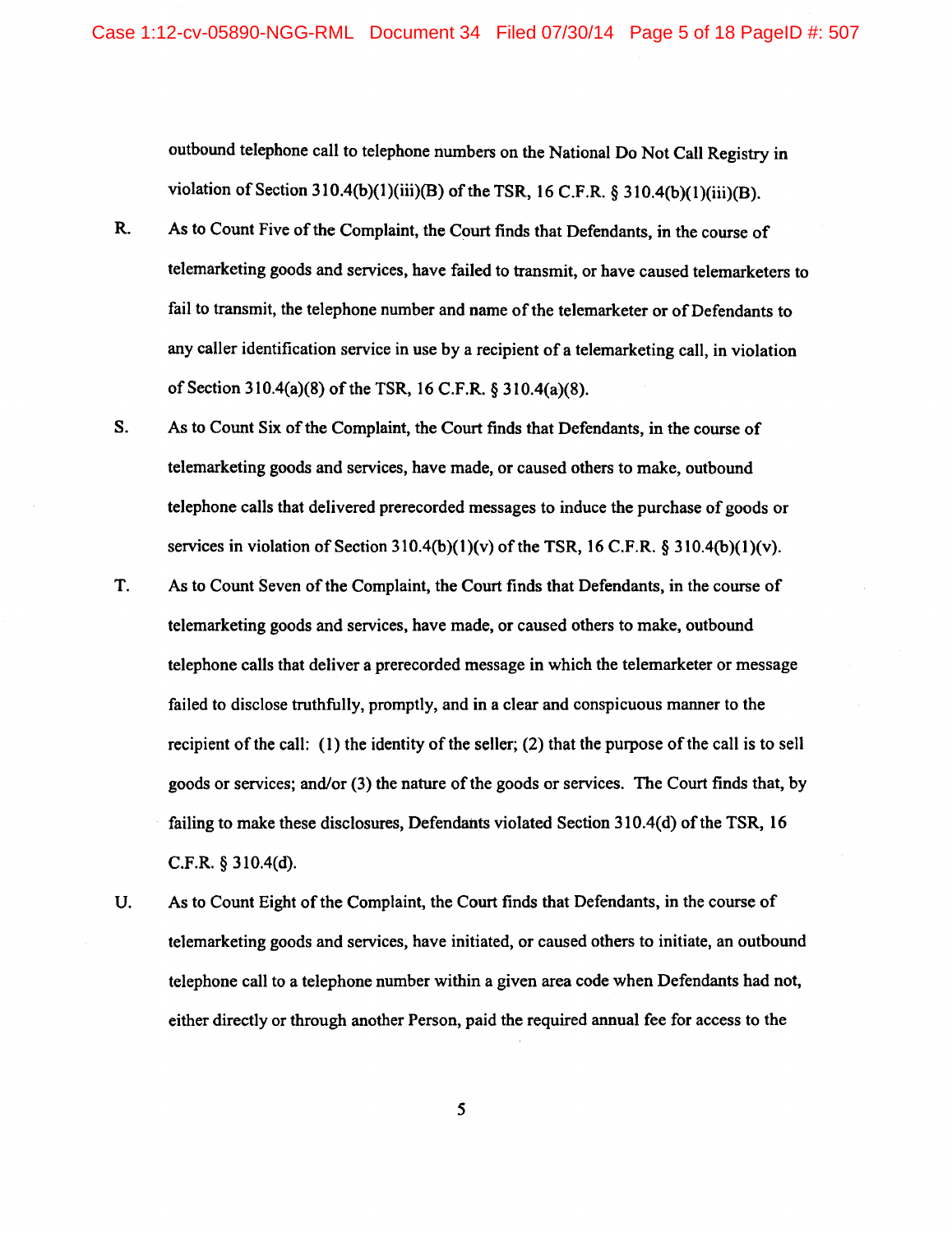telephone numbers within that area code that are included in the National Do Not Call Registry, in violation of Section 310.8 of the TSR, 16 C.F.R. § 310.8.

- V. The Court finds that, pursuant to Section 3(c) of the Telemarketing Act, 15 U.S.C. § 6102(c), and Section 18(d)(3) of the FTC Act, 15 U.S.C. §  $57a(d)(3)$ , Defendants' violations of the TSR set forth in Counts II through VIII of the Complaint constitute unfair or deceptive acts or practices in or affecting commerce, in violation of Section 5(a) of the FTC Act, 15 U.S.C.  $\S$  45(a).
- W. Defendants, therefore, are liable under Section 5(a) of the FTC Act, 15 U.S.C. § 45(a), for their violations of the TSR.
- X. The Court has authority, pursuant to Section 13(b) of the FTC Act, 15 U.S.C. § 53(b), to grant injunctive and other ancillary relief, including rescission or reformation of contracts, restitution, the refund of monies paid, and the disgorgement ofill-gotten monies, to prevent and remedy any violations of any provision of law enforced by the FTC.
- Y. The Court has authority, pursuant to Section 19 of the FTC Act, 15 U.S.C. § 57b, and Section 6(b) of the Telemarketing Act, 15 U.S.C. § 6105(b), to grant such relief as the Court finds necessary to redress injury to consumers resulting from Defendants' violations of the TSR, including the rescission or reformation of contracts, and the refund of money.
- Z. The Court finds that, absent a permanent injunction, Defendants will likely violate the FTC Act and the TSR in the future.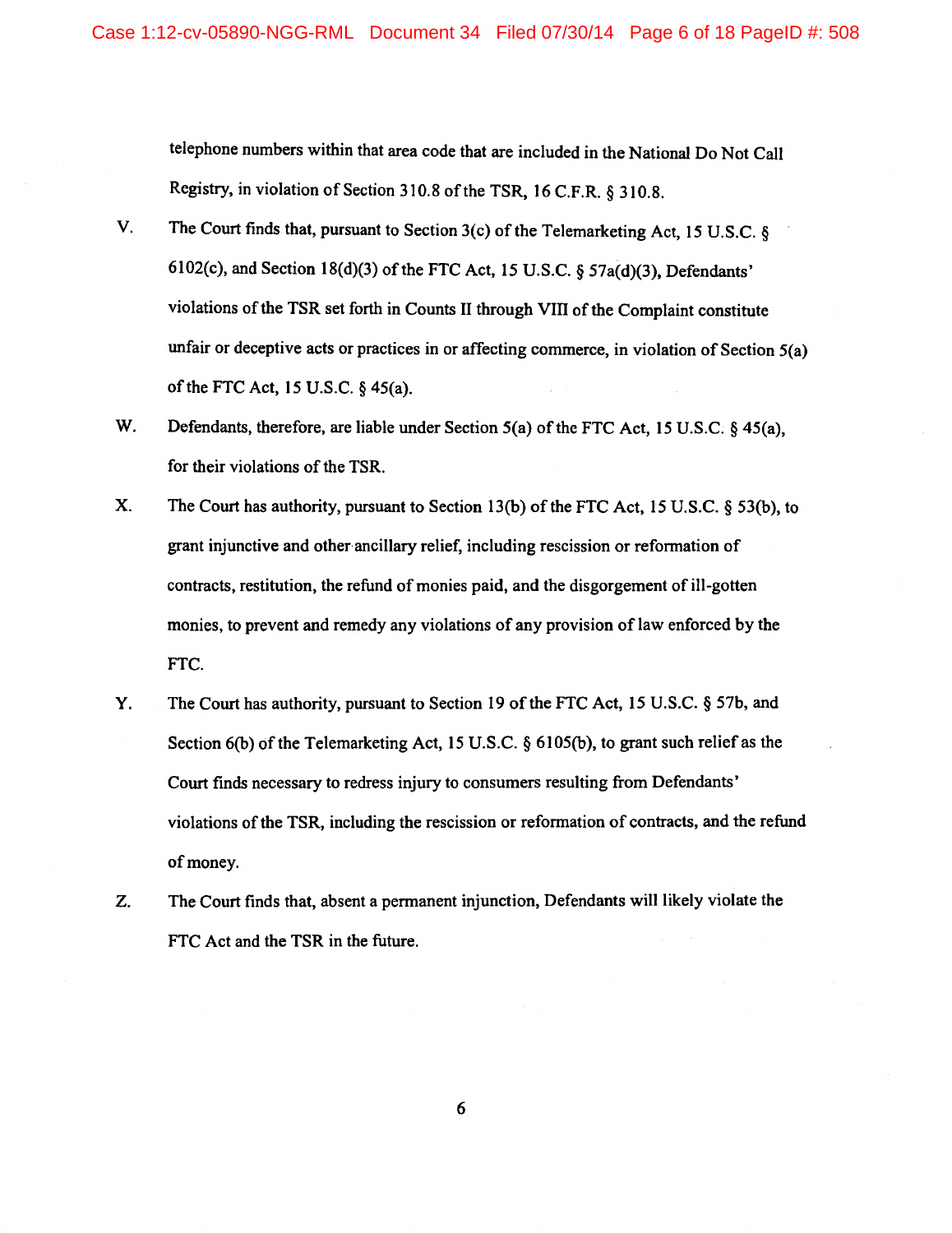- AA. The Court finds that none of the Defendants is an infant, has been declared incompetent, or is currently in the military or otherwise exempted from default judgment under the Soldiers' and Sailors' Civil Relief Act of 1940. (Doc. No. 24, 25.)
- BB. The Court fmds that the equities weigh in favor of granting a permanent injunction, and that such injunction is in the public interest.
- CC. This Order is in addition to, and not in lieu of, any other civil or criminal remedies that may be provided by law.
- DD. Entry of this Order resolves Plaintiffs' claims as to Defendants. Because Defendants are in default and unrepresented and thus unlikely to either make any further filings before this Court, and because entry of final default judgment as to Defendants would aid in the expeditious resolution of the case and is not likely to lead to inconsistent adjudications or logically inconsistent results, there is no just reason for delay in certifying this Order as final pursuant to Rule  $54(b)$  of the Federal Rules of Civil Procedure. Accordingly, the Court expressly directs entry of this Default Final Judgment and Order.

# II. **DEFINITIONS**

For the purpose of this Final Default Judgment and Order for Permanent Injunction ("Order"), the following definitions shall apply:

- A. **"Corporate Defendant"** means The Cuban Exchange, Inc., also d/b/a CrediSure America and also d/b/a MyiPad.us, as well as all of its divisions, subsidiaries, affiliates, predecessors, successors, and assigns.
- **B. "Defendants"** means the Individual Defendant and the Corporate Defendant, individually, collectively, or in any combination, and each of them by whatever names each might be known.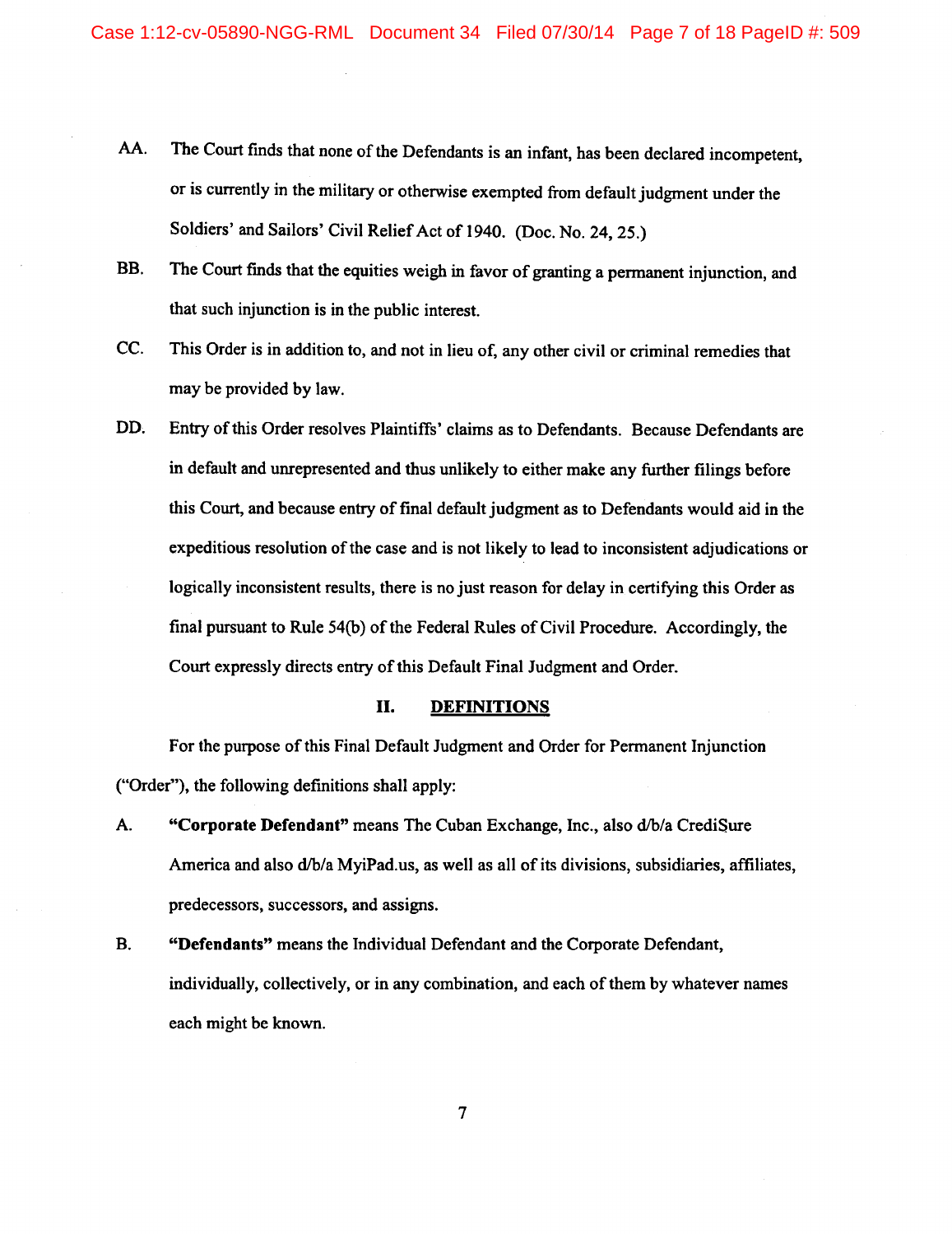- C. "Document" or "Documents" is synonymous in meaning and equal in scope to the usage of the term in Federal Rule of Civil Procedure 34(a), and encompasses both paper documents and electronically stored information-including writings, drawings, graphs, charts, Internet sites, Web pages, Web sites, electronic correspondence (including email, instant messages, text messages, and other correspondence transmitted on cell phones, smart phones, and other mobile devices), photographs, audio and video recordings, contracts, accounting data, advertisements (including advertisements placed on the Internet), FTP logs, server access logs, books, written or printed records, handwritten notes, telephone logs, telephone scripts, receipt books, ledgers, personal and business cancelled checks, check registers, bank statements, appointment books, computer records and files, mobile electronic records and files, images, and other data or data compilations-stored in any medium from which information can be obtained either directly or, if necessary, after translation by Defendants into a reasonably usable form. A draft or non-identical copy is a separate Document within the meaning of the term.
- D. "FTC Act" means the Federal Trade Commission Act codified at 15 U.S.C. §§ 41-58.
- E. "Individual Defendant" means Suhaylee Rivera and all Persons acting on her behalf.
- F. "National Do Not Call Registry" means the registry of telephone numbers maintained by the FTC, pursuant to Section  $310.4(b)(1)(iii)(B)$  of the TSR, 16 C.F.R. § 310.4(b)(1)(iii)(B), of individuals who do not wish to receive Outbound Telephone Calls to induce the purchase of goods or services.
- G. "Outbound Telephone Call" means a telephone call initiated by a Telemarketer to induce the purchase of goods or services or to solicit a charitable contribution.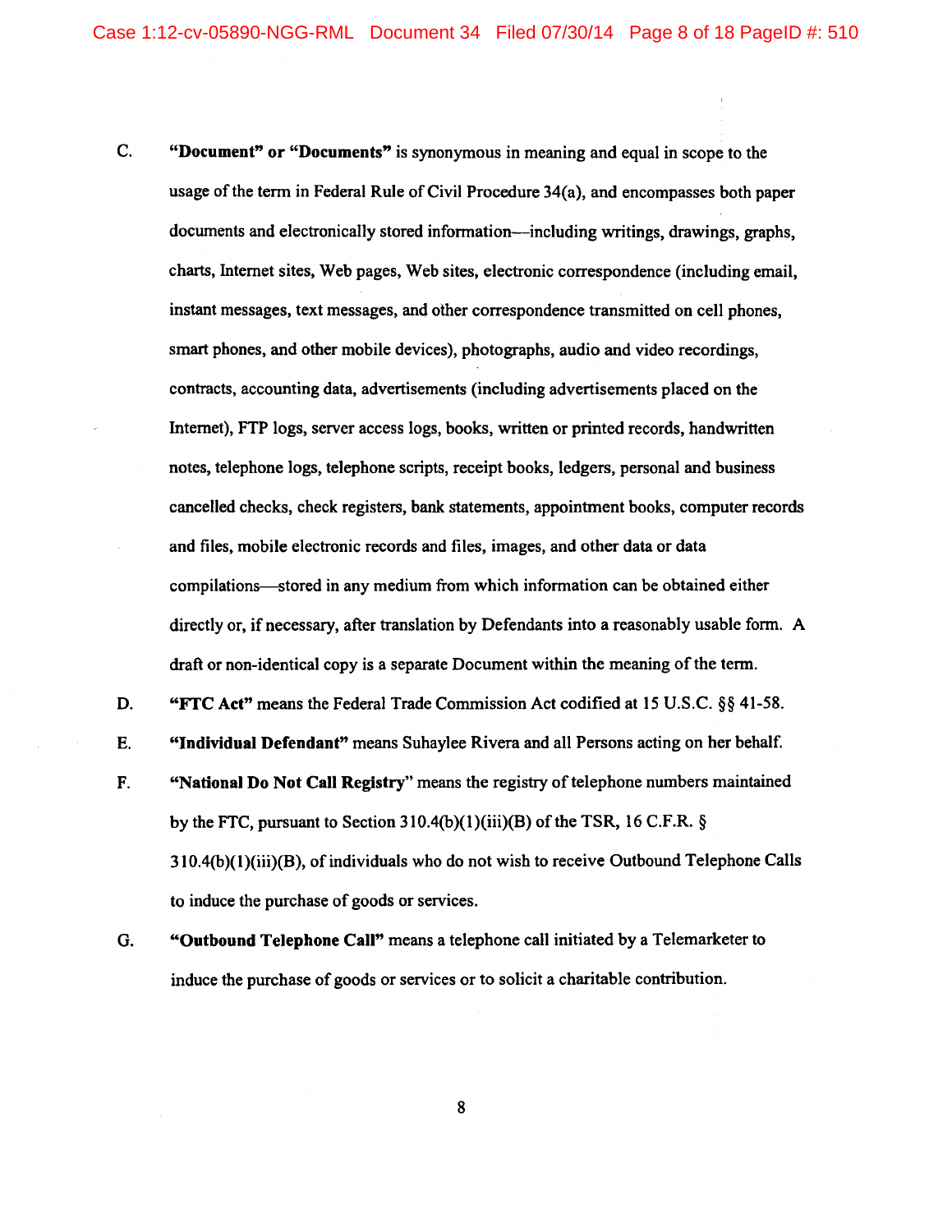- H. "Person" shall be construed in its broadest sense and means both natural persons and artificial entities, including sole proprietorships, general partnerships, limited partnerships, joint ventures, limited liability partnerships, limited liability companies, corporations, sub-chapter S corporations, closely held corporations, professional corporations, business associations, business trusts, and all past and present officers, directors, managers, members, agents, employees, parent companies, subsidiaries, predecessors, successors, affiliates, assigns, divisions, or other persons acting or purporting to act on such person's behalf.
- I. "Representative" or "Representatives" means Defendants' officers, directors, managers, members, agents, servants, employees, and attorneys, and any other Person or entity in active concert or participation with them, who receives actual notice of this Order by personal service or otherwise.
- J. "Seller" means any Person who, in connection with a telemarketing transaction, provides, offers to provide, or arranges for others to provide goods or services to the customer in exchange for consideration.
- K. "Telemarketer" means any Person who, in connection with Telemarketing, initiates or receives telephone calls to or from a customer or donor.
- L. "Telemarketing" means any plan, program, or campaign that is conducted to induce the purchase of goods or services or a charitable contribution by use of one or more telephones.
- M. "Telemarketing Sales Rule" or "TSR" means the Telemarketing Sales Rule set forth in 16 C.F.R. Part 310.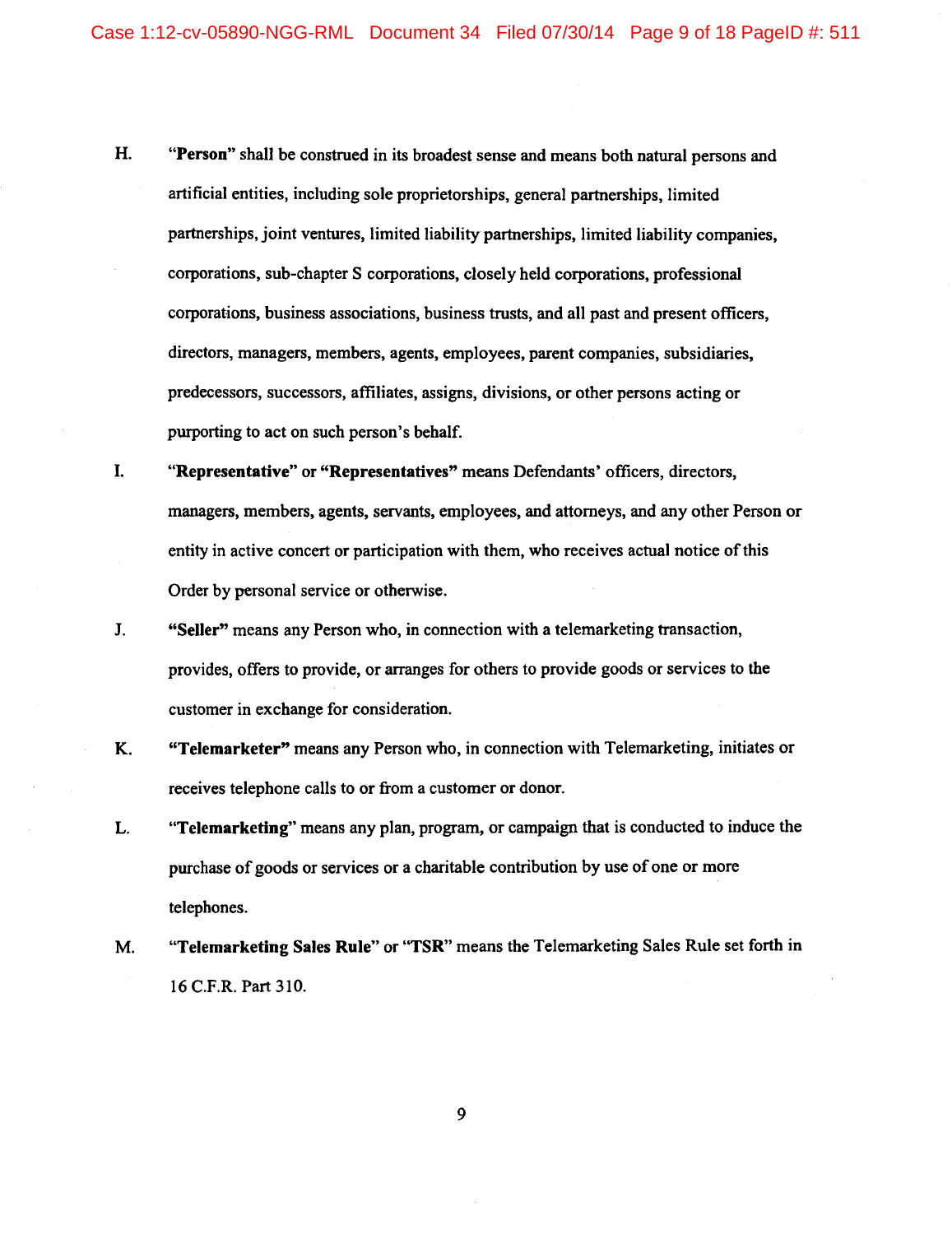## ill. PROHIBITED MISREPRESENTATIONS

IT IS HEREBY ORDERED that, in connection with the marketing, advertising, promotion, distribution, offering for sale, or sale of any good or service, Defendants and their Representatives, whether acting directly or indirectly through any Person, are permanently restrained and enjoined from misrepresenting or assisting others in misrepresenting, expressly or by implication, any material fact, including any of the following:

- A. That Defendants are affiliated with or endorsed by the FTC;
- B. That Defendants can obtain refunds or redress from the FTC on behalf of consumers;
- C. That Defendants can reduce FTC refund or redress wait times to 5 to 7 business days from  $8$  to  $10$  weeks;
- D. That Defendants know that the consumer is entitled to a refund or redress from the FTC;
- E. That Defendants have assisted more than 13,000 clients in receiving refunds or redress from the FTC.
- F. That Defendants are affiliated with, endorsed by, or sponsored by any Person or any government entity;
- G. That Defendants can obtain refunds, redress, or payments from any government entity on behalf of consumers;
- H. That Defendants can reduce the time period for a consumer to receive any refund, redress, or payment from any government entity;
- I. That Defendants know that a consumer is entitled to refund or redress from any government entity;
- J. That Defendants have assisted consumers in receiving refunds, redress, or payments from any government entity;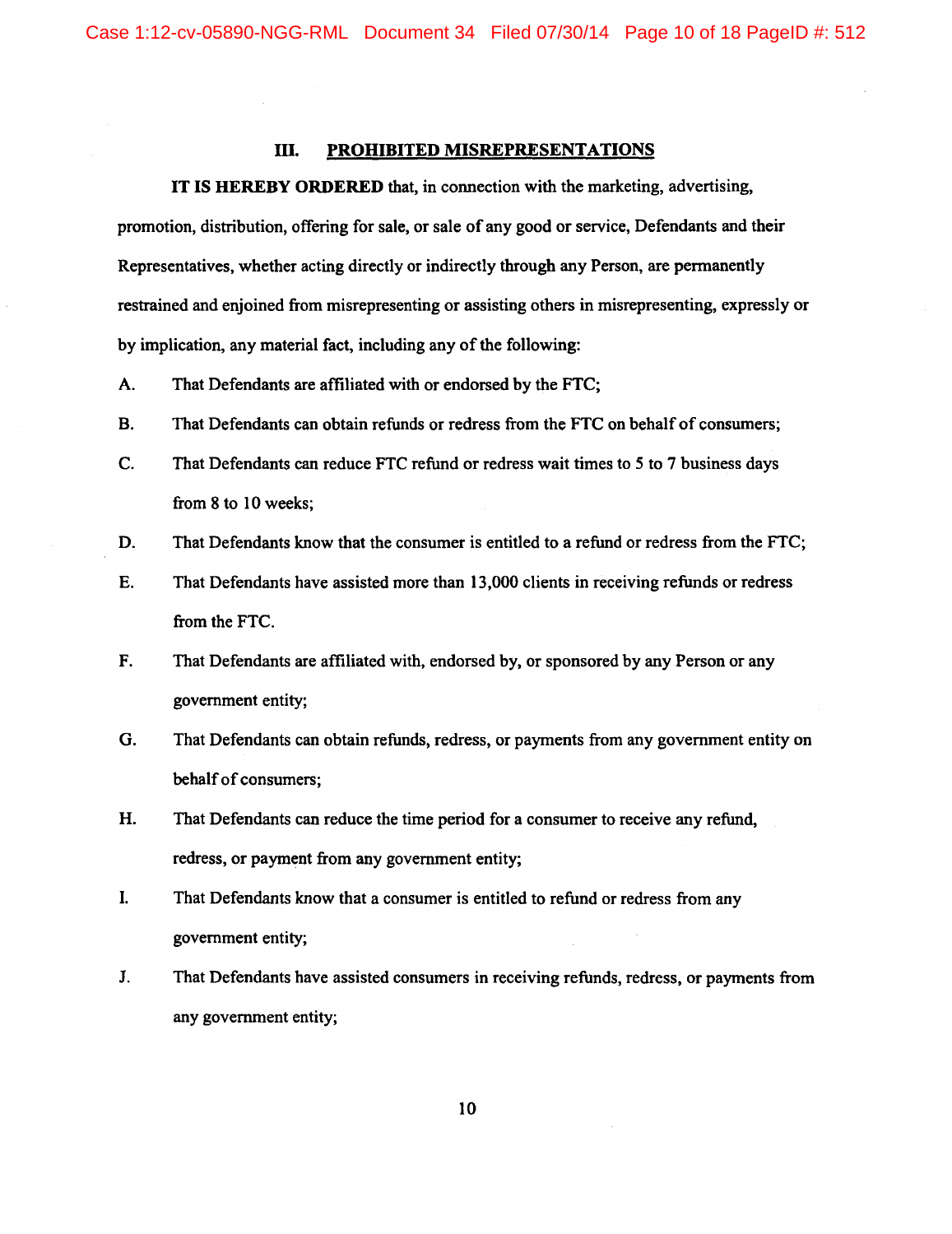- K. Any material restrictions, limitations, or conditions to purchase, receive, or use any goods or services;
- L. Any material terms regarding the total cost to purchase, receive, or use, and the quantity of, any goods or services that are subject to any sales offer;
- M. Any material aspect of the performance, efficacy, nature, or central characteristics of goods or services that are the subject of any sales offer; or
- N. Any other fact material to a consumer's decision to purchase any goods or services.

### IV. PROHIBITIONS REGARDING TELEMARKETING

IT IS FURTHER ORDERED that, in connection with Telemarketing, Defendants and their Representatives, whether acting directly or through any Person, are restrained and enjoined from violating the TSR, including initiating, or causing others to initiate, an Outbound Telephone Call:

- A. That misrepresents, directly or by implication: ( 1) the total costs to purchase, receive, or use any goods or services that are the subject of a sales offer; (2) any material restriction, limitation, or condition to purchase, receive, or use goods or services that are the subject of a sales offer; or (3) any material aspect of the performance, efficacy, nature, or central characteristics of goods or services that are the subject of a sales offer;
- B. That misrepresents, directly or by implication, a Seller's or Telemarketer's affiliation with, or endorsement or sponsorship by any Person or government entity;
- C. To a Person whose telephone number is on the National Do Not Call Registry;
- D. That fails to transmit the telephone number and/or name of the Telemarketer or Seller to any caller identification service in use by the recipient of the call;
- E. That delivers a prerecorded message;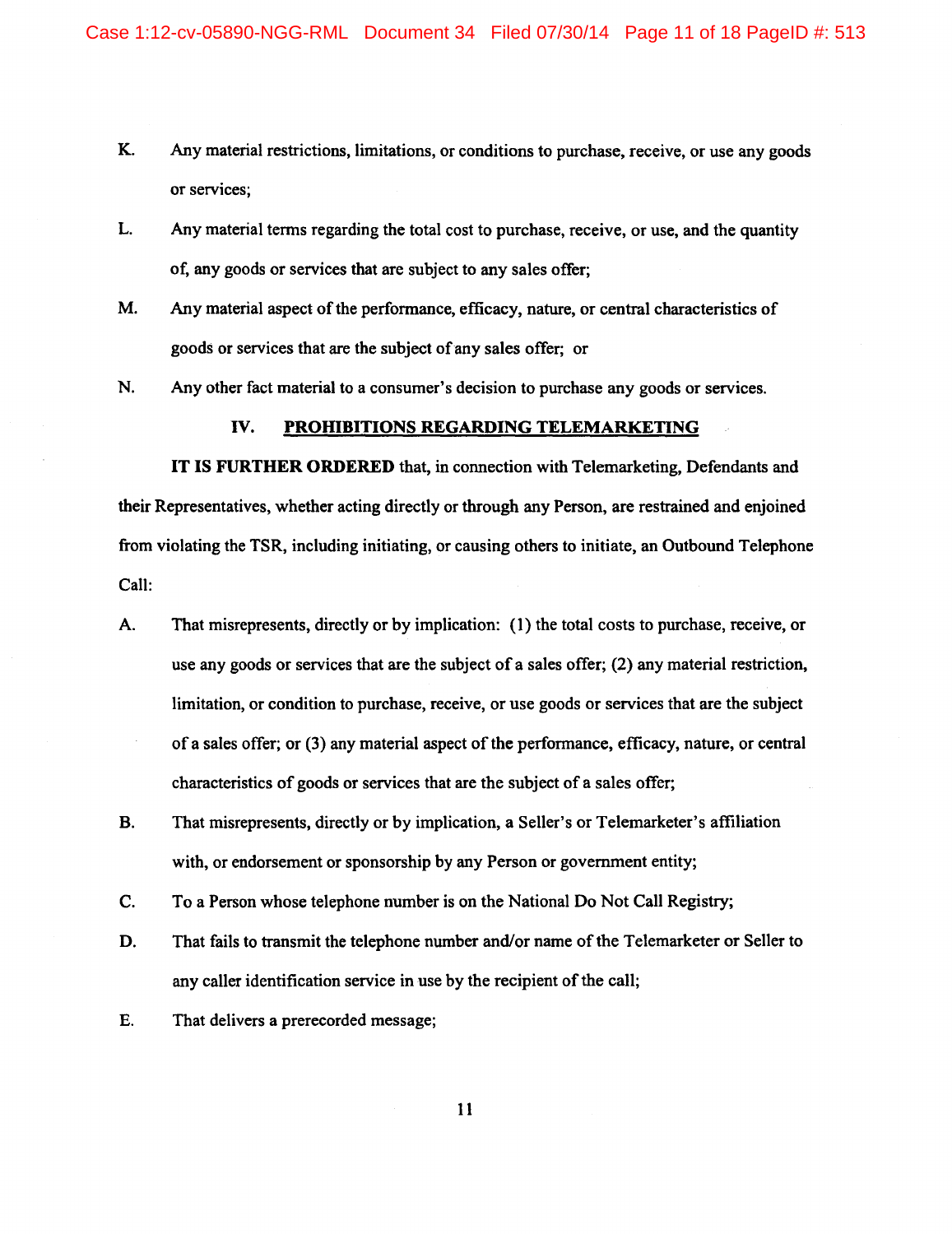- F. That fails to disclose truthfully, promptly, and in a clear and conspicuous manner to the recipient of the call: (1) the identity of the Seller; {2) that the purpose of the call is to sell goods or services; and/or (3) the nature of the goods or services;
- G. That delivers a prerecorded message and fails to disclose truthfully, promptly, and in a clear and conspicuous manner to the recipient of the call: ( 1) the identity of the Seller; (2) that the purpose of the call is to sell goods or services; and/or (3) the nature of the goods or services; or
- H. To a telephone number within a given area code when Defendants have not, either directly or through another Person, paid the required annual fee for access to the telephone numbers within that area code that are included on the National Do Not Call Registry.

### V. PROHIBITIONS RELATING TO WEBSITES

IT IS FURTHER ORDERED that, Defendants and their Representatives, whether acting directly or through any Person, are permanently restrained and enjoined from creating, using, or allowing public access to: (A) the Internet websites www.ftcrefund.com, www.credisure.net, or www.credisure.org; (B) any Internet website that advertises, markets, promotes, offers for sale, sells, or provides government refund or redress services; or (C) any Internet website that represents that Defendants are affiliated with, endorsed by, or sponsored by any government entity.

#### VI. CUSTOMER INFORMATION

IT IS FURTHER ORDERED that Defendants and their Representatives, whether acting directly or through any Person, are permanently restrained and enjoined from:

A. Disclosing, using, or benefitting from customer information, including the name, address, telephone number, credit card number, bank account number, email address, or other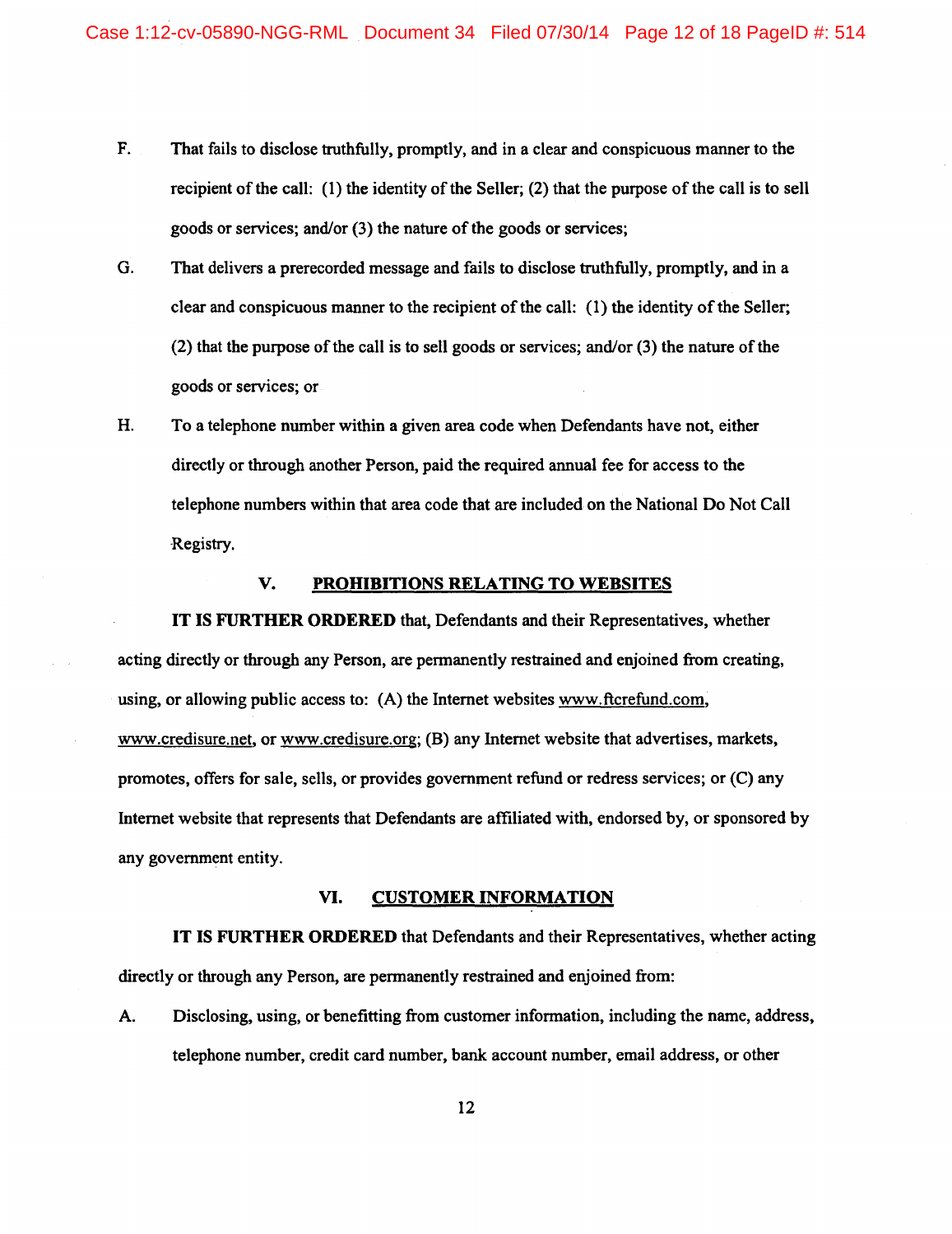identifying information or data of any Person that enables access to a customer's account (including a credit card, bank account, or other financial account), that any Defendant obtained prior to entry of this Order in connection with the use of any Internet website that: ( 1) advertised, marketed, promoted, offered for sale, sold, or provided refund or redress services; or (2) represented that Defendants were affiliated with, endorsed by, or sponsored by any government entity; or

B. Failing to destroy such customer information in all forms in their possession, custody, or control within 30 days after entry of this Order.

Provided, however, that customer information need not be disposed of, and may be disclosed, to the extent requested by a government agency or required by law, regulation, or court order.

#### VII. **ORDER ACKNOWLEDGMENTS**

IT IS FURTHER ORDERED that Defendants obtain acknowledgments of receipt of this Order:

- A. Each Defendant, within 7 days of entry of this Order, must submit to the Commission an acknowledgment of receipt of this Order sworn under penalty of perjury.
- B. For *5* years after entry of this Order, the Individual Defendant for any business that she, individually or collectively with any other Defendant, is the majority owner or controls directly or indirectly, and each Corporate Defendant, must deliver a copy of this Order to: (1) all principals, officers, directors, and LLC managers and members; (2) all employees, agents, and representatives who participate in conduct related to the subject matter of the Order; and (3) any business entity resulting from any change in structure as set forth in the Section VIII (Compliance Reporting). Delivery must occur within 7 days of entry of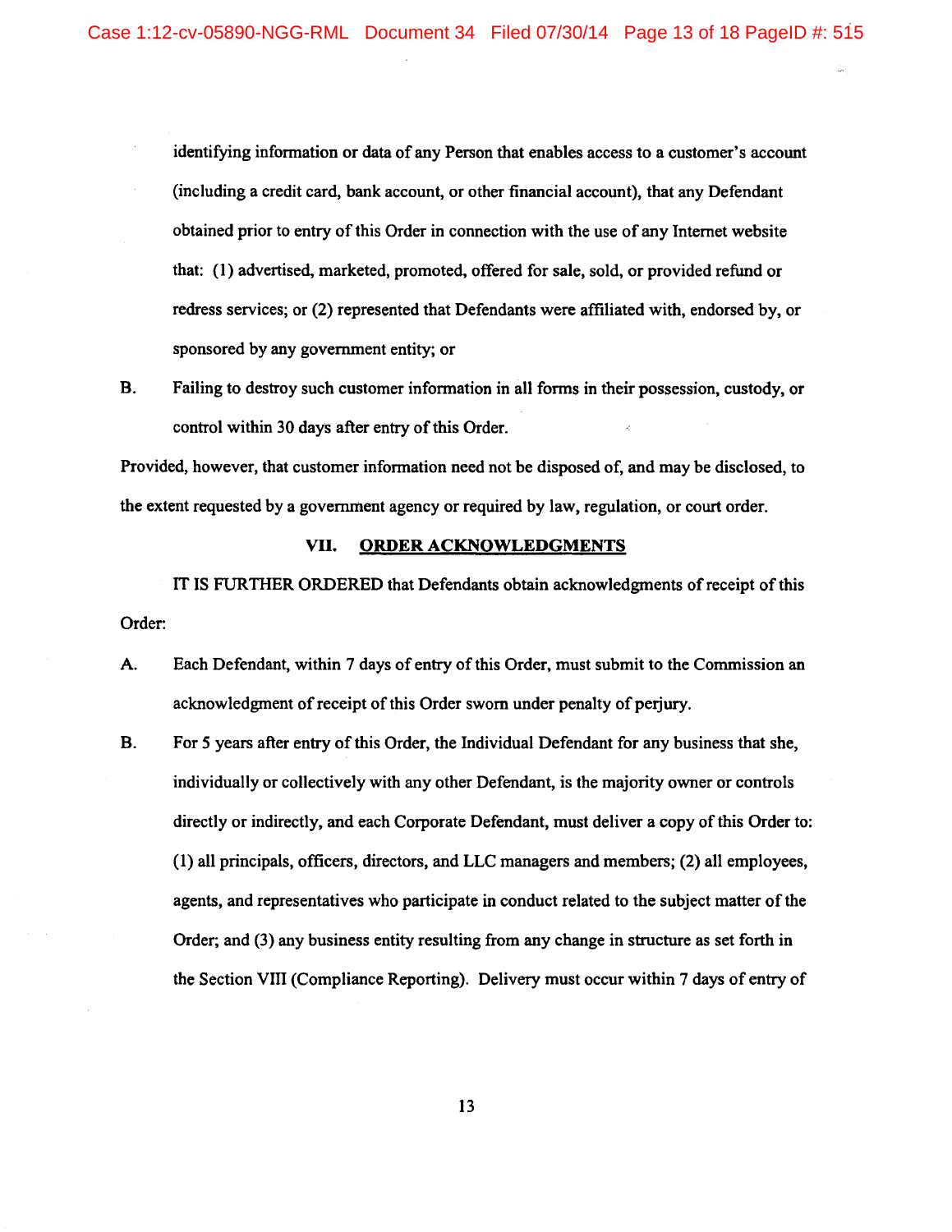this Order for current personnel. For all others, delivery must occur before they assume their responsibilities.

C. From each individual or entity to which a Defendant delivered a copy of this Order, that Defendant must obtain, within 30 days, a signed and dated acknowledgment of receipt of this Order.

### VIII. **COMPLIANCE REPORTING**

IT IS FURTHER ORDERED that Defendants make timely submissions to the Commission:

- A. One year after entry of this Order, each Defendant must submit a compliance report, sworn under penalty of perjury:
	- 1. Each Defendant must: (a) identify the primary physical, postal, and email address and telephone number, as designated points of contact, which representatives of the Commission may use to communicate with Defendant; (b) identify all ofthat Defendant's businesses by all of their names, telephone numbers, and physical, postal, email, and Internet addresses; (c) describe the activities of each business, including the goods and services offered, the means of advertising, marketing, and sales, and the involvement of any other Defendant (which Individual Defendant must describe if she knows or should know due to her own involvement); (d) describe in detail whether and how that Defendant is in compliance with each Section of this Order; and (e) provide a copy of each Order Acknowledgment obtained pursuant to this Order, unless previously submitted to the Commission.
	- 2. Additionally, the Individual Defendant must: (a) identify all telephone numbers and all physical, postal, email and Internet addresses, including all residences; (b)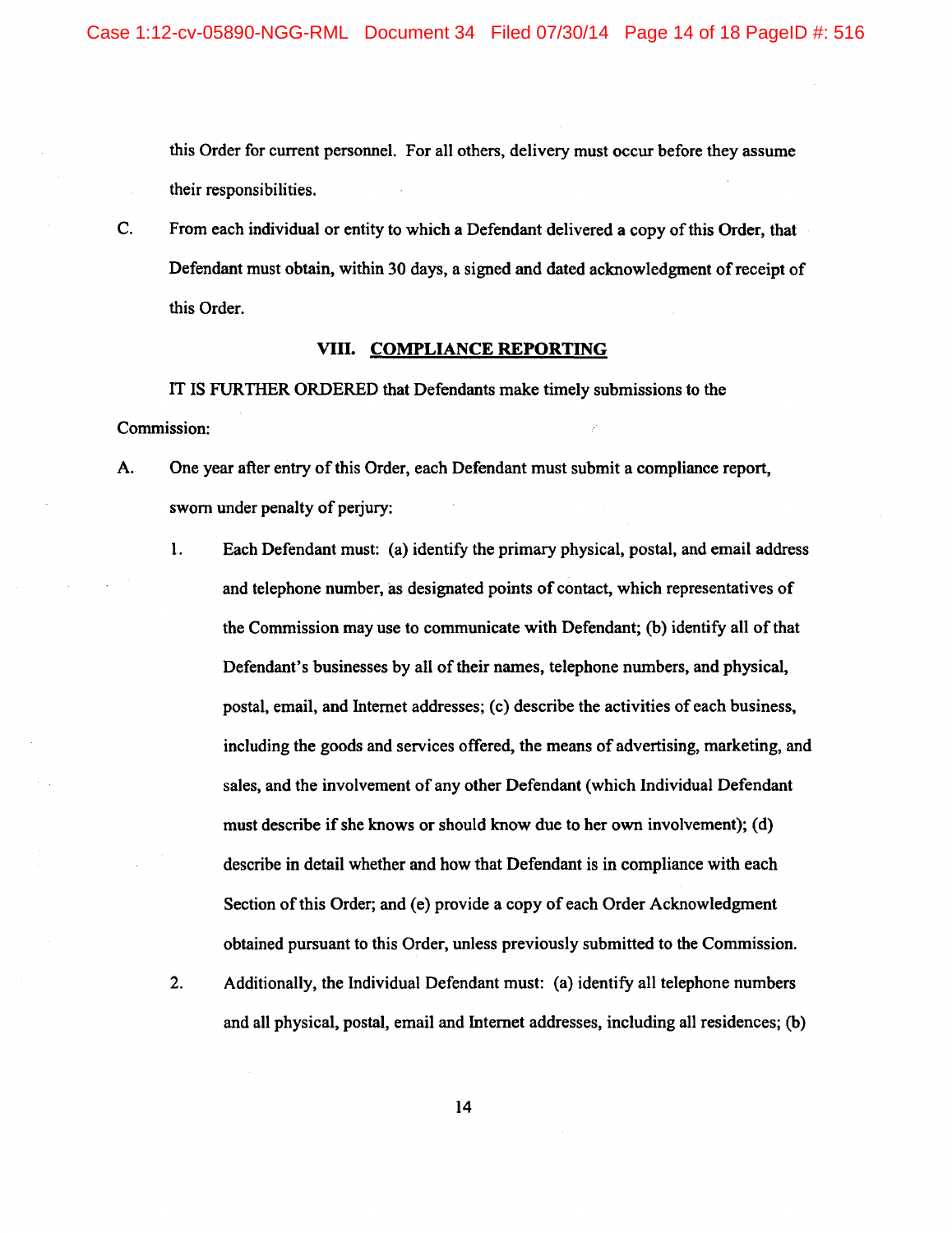identify all business activities, including any business for which she performs services whether as an employee or otherwise and any entity in which she has any -ownership interest; and (c) describe in detail her involvement in each such business, including title, role, responsibilities, participation, authority, control, and any ownership.

- B. For 20 years after entry of this Order, each Defendant must submit a compliance notice, sworn under penalty of perjury, within 14 days of any change in the following:
	- 1. Each Defendant must report any change in: (a) any designated point of contact; or (b) the structure of any Corporate Defendant or any entity that Defendant has any ownership interest in or controls directly or indirectly that may affect compliance obligations arising under this Order, including: creation, merger, sale, or dissolution of the entity or any subsidiary, parent, or affiliate that engages in any acts or practices subject to this Order.
	- 2. Additionally, the Individual Defendant must report any change in: (a) name, including aliases or fictitious name, or residence address; or (b) title or role in any business activity, including any business for which she performs services whether as an employee or otherwise and any entity in which she has any ownership interest, and identify the name, physical address, and any Internet address of the business or entity.
- C. Each Defendant must submit to the Commission notice of the filing of any bankruptcy petition, insolvency proceeding, or similar proceeding by or against such Defendant within 14 days of its filing.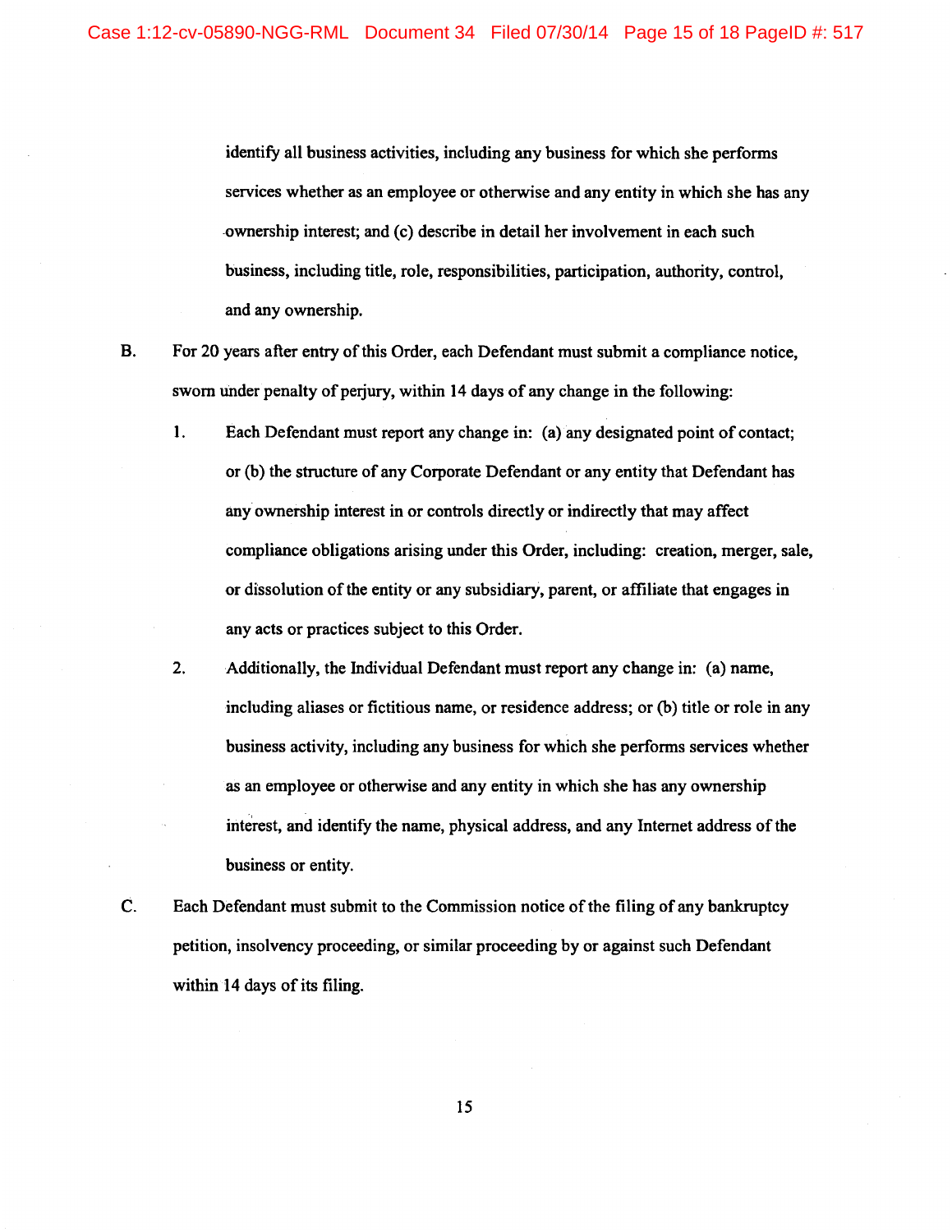- D. Any submission to the Commission required by this Order to be sworn under penalty of perjury must be true and accurate and comply with 28 U.S.C. § 1746, such as by concluding: "I declare under penalty of perjury under the laws of the United States of America that the foregoing is true and correct. Executed on: " and supplying the date, signatory's full name, title (if applicable), and signature.
- E. Unless otherwise directed by a Commission representative in writing, all submissions to the Commission pursuant to this Order must be emailed to DEbrief@ftc.gov or sent by overnight courier (not the U.S. Postal Service) to: Associate Director for Enforcement, Bureau of Consumer Protection, Federal Trade Commission, 600 Pennsylvania Avenue NW, Washington, DC 20580. The subject line must begin: *FTC v. The Cuban Exchange, Inc.* & *Suhaylee Rivera,* No. 12-CV-05890 (E.D.N.Y.) (FTC No. X130012).

#### IX. RECORDKEEPING

IT IS FURTHER ORDERED that Defendants must create certain records for 20 years after entry of the Order, and retain each such record for 5 years. Specifically, Corporate Defendant and the Individual Defendant for any business that she, individually or collectively with any other Defendant, is a majority owner or controls directly or indirectly, must create and retain the following records:

- A. accounting records showing the revenues from all goods or services sold;
- B. personnel records showing, for each individual providing services, whether as an employee or otherwise, that individual's: name; addresses; telephone numbers; job title or position; dates of service; and (if applicable) the reason for termination;
- C. records of all consumer complaints and refund requests, whether received directly or indirectly, such as through a third party, and any response;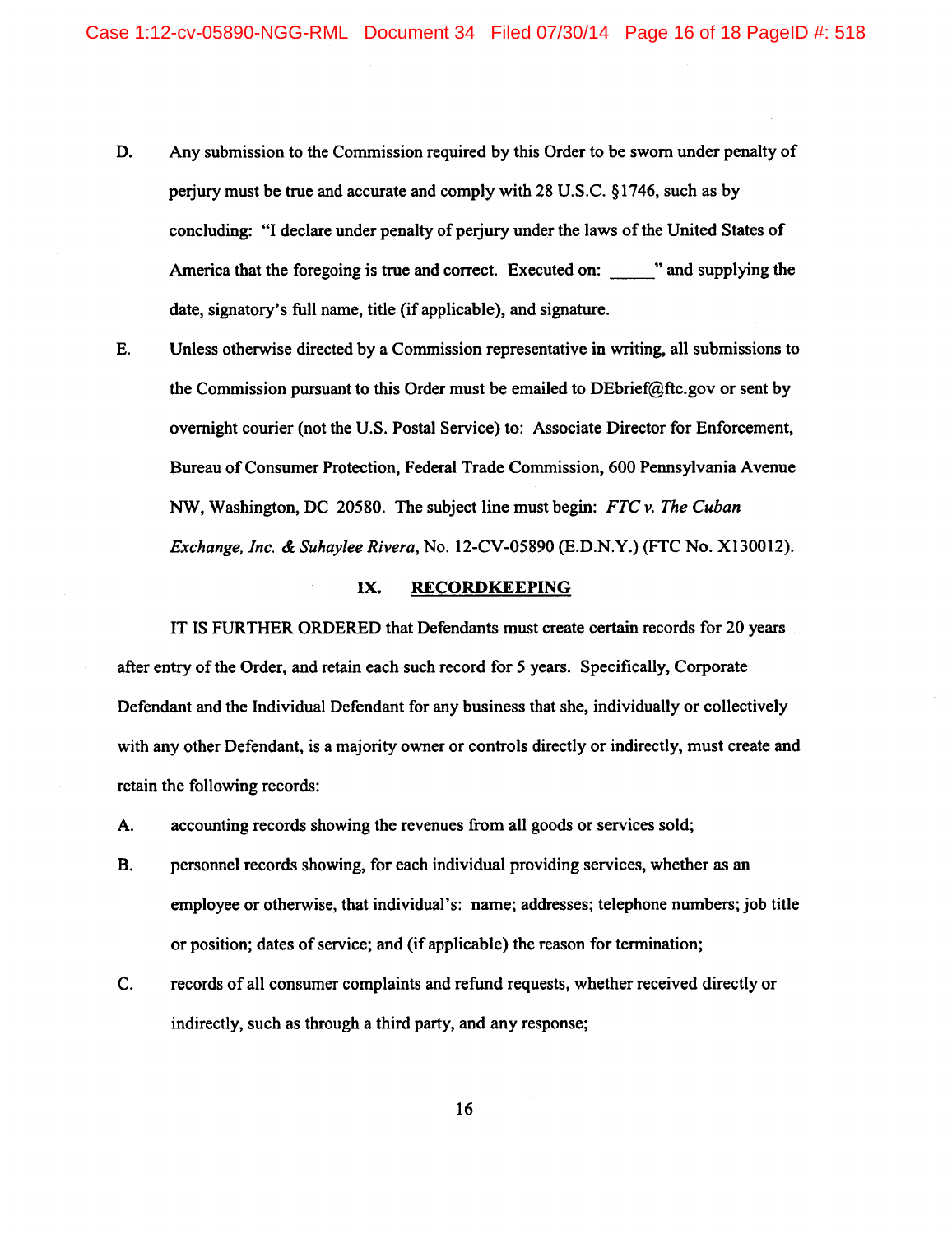- D. all records necessary to demonstrate full compliance with each provision of this Order, including all submissions to the Commission;
- E. a copy of each unique advertisement or other marketing material; and
- F. copies of any website used to market goods or services.

# X. COMPLIANCE MONITORING

IT IS FURTHER ORDERED that, for the purpose of monitoring Defendants' compliance with this Order:

- A. Within 14 days of receipt of a written request from a representative of the Commission, each Defendant must: submit additional compliance reports or other requested information, which must be sworn under penalty of perjury; appear for depositions; and produce Documents for inspection and copying. The Commission is also authorized to obtain discovery, without further leave of court, using any of the procedures prescribed by Federal Rules of Civil Procedure 29, 30 (including telephonic depositions), 31, 33, 34, 36, 45, and 69.
- B. For matters concerning this Order, the Commission is authorized to communicate directly with each Defendant. Defendant must permit representatives of the Commission to interview any employee or other Person affiliated with any Defendant who has agreed to such an interview. The Person interviewed may have counsel present.
- C. The Commission may use all other lawful means, including posing, through its representatives, as consumers, suppliers, or other individuals or entities, to Defendants or any individual or entity affiliated with Defendants, without the necessity of identification or prior notice. Nothing in this Order limits the Commission's lawful use of compulsory process, pursuant to Sections 9 and 20 of the FTC Act, 15 U.S.C. §§ 49, 57b-1.